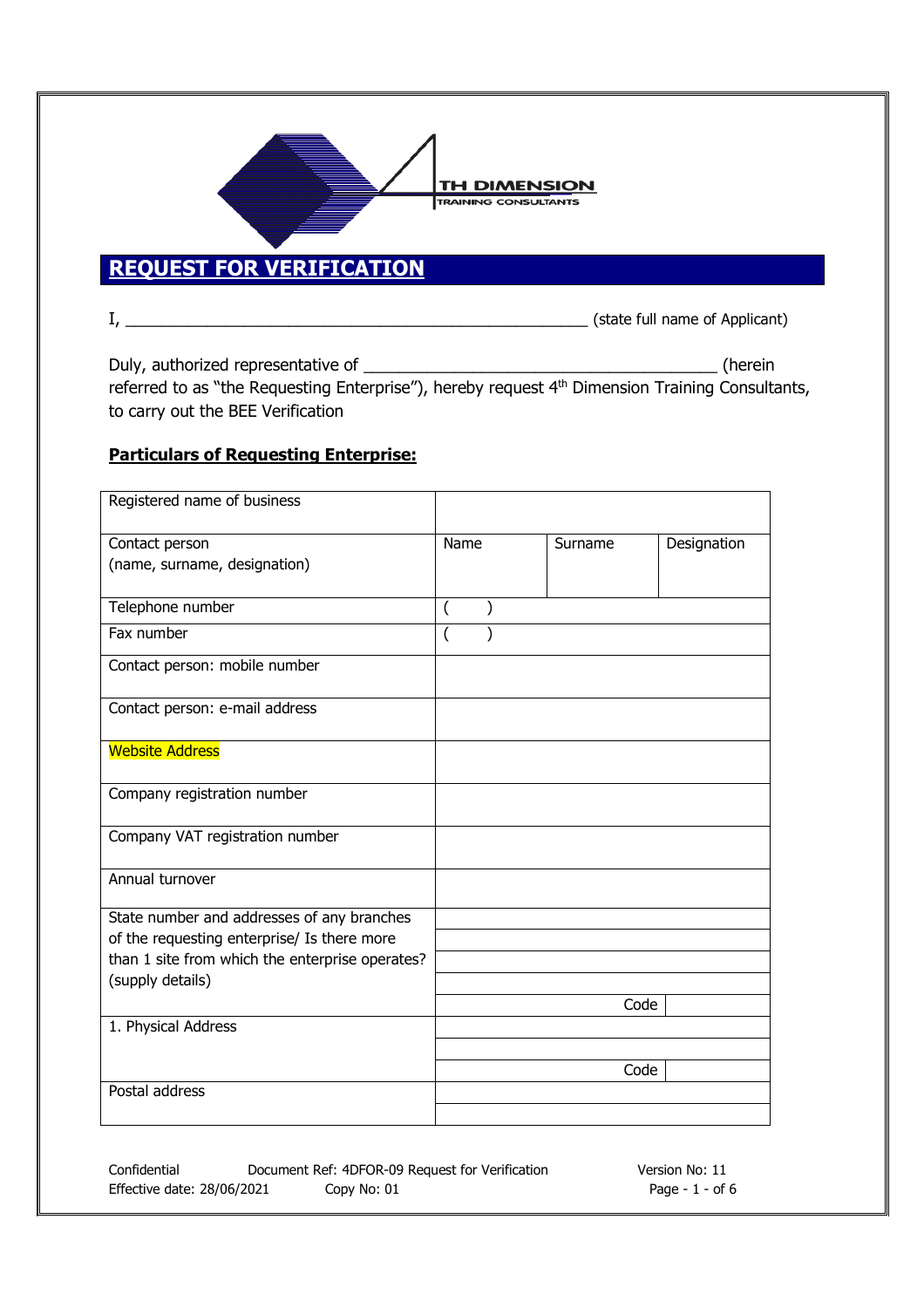

**TH DIMENSION** TRAINING CONSULTANTS

Code

| 2. Physical Address |      |
|---------------------|------|
|                     |      |
|                     | Code |

| Postal address |      |  |
|----------------|------|--|
|                |      |  |
|                | Code |  |
|                |      |  |

| 3. Physical Address |      |  |
|---------------------|------|--|
|                     |      |  |
|                     | Code |  |

| Postal address |      |  |
|----------------|------|--|
|                |      |  |
|                | Code |  |

| Type of entity                                      |                           |
|-----------------------------------------------------|---------------------------|
| (please tick appropriate box)                       | <b>Public Company</b>     |
|                                                     | Private Company           |
|                                                     | <b>Closed Corporation</b> |
|                                                     | Trust                     |
|                                                     | Sole Proprietor           |
|                                                     | Partnership               |
|                                                     | Association               |
| Summary of main activity of requesting              |                           |
| enterprise. State if similar activities are carried |                           |
| out at the branches referred to herein, and         |                           |
| number of permanent employees at each               |                           |
| branch.                                             |                           |
| Please attached most recent company profile,        |                           |
| signed and dated on company letterhead              |                           |
| If more than 1 source of income, please specify     |                           |
| the percentage of income for each source            |                           |
| Number of permanent employees                       |                           |
| Other resources                                     |                           |
| If you are part of a larger corporation, state      |                           |
| your organization's functions and relationships     |                           |

Confidential Document Ref: 4DFOR-09 Request for Verification Version No: 11<br>Effective date: 28/06/2021 Copy No: 01 Content Copy No: 01 Effective date: 28/06/2021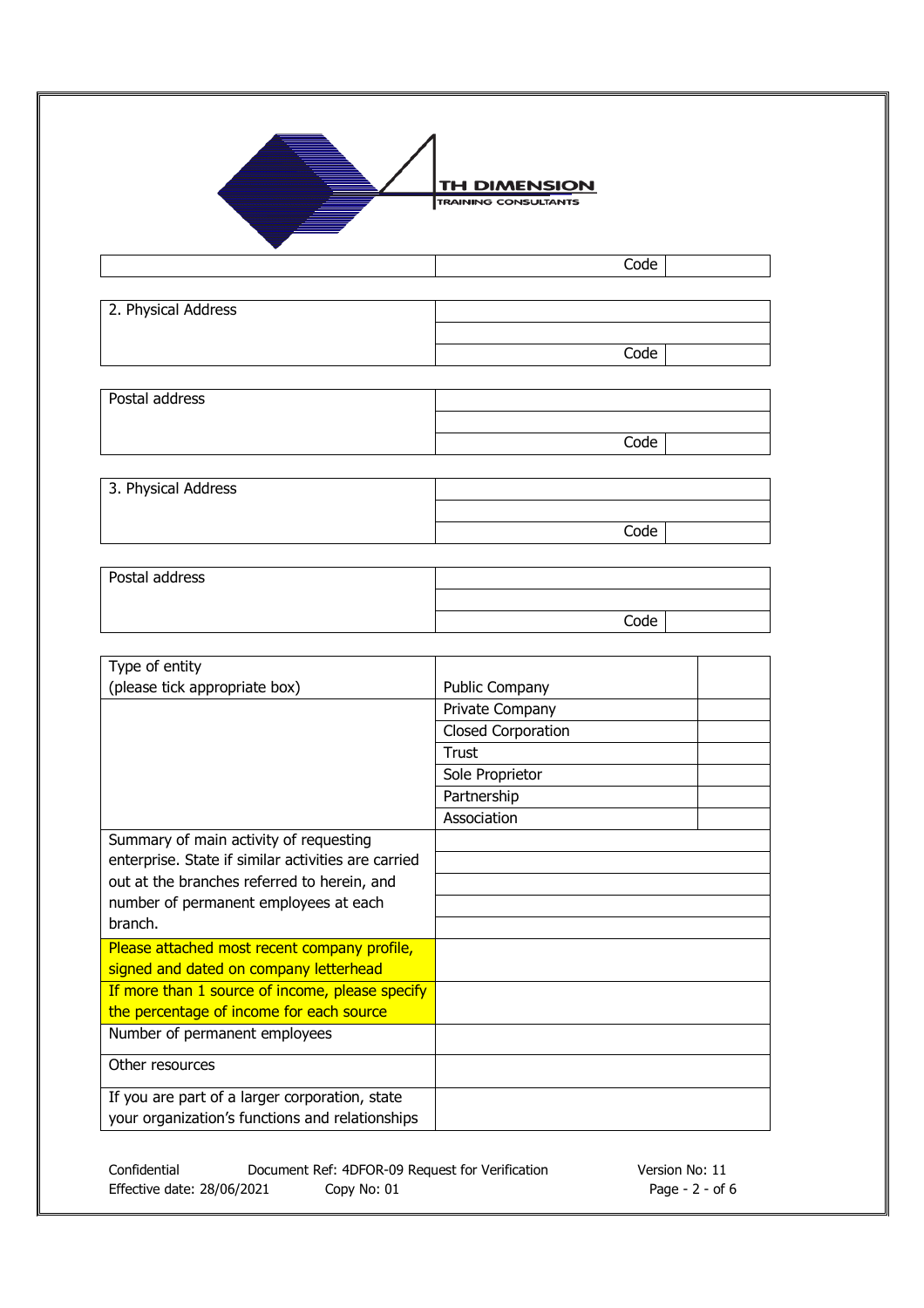

**TH DIMENSION** TRAINING CONSULTANTS

| within larger organization & attach copy of               |          |
|-----------------------------------------------------------|----------|
| your organogram.                                          |          |
|                                                           |          |
| Has 4 <sup>th</sup> dimension training consultants or any |          |
| other organization or individual rendered any             |          |
| bee consulting services to you in the past 4              |          |
| years? If yes, please state date & name of                |          |
| organization/person that rendered bee                     |          |
| consulting services to your organization within           |          |
| the previous 4 years of this application.                 |          |
| Have you ever been verified by an independent             |          |
| verification organization? If yes, please attach          |          |
| copies of previous verification documentation             |          |
| Full names, race, gender and %                            |          |
| shareholding/member interest of all the                   |          |
| shareholding/members in your organization.                |          |
| Have you compiled all the information relating            |          |
| to the 5 different elements of the b-bee                  |          |
| scorecard?                                                |          |
| Do you require your verification certificate on           |          |
| an urgent basis? If yes, state reason:                    |          |
| Does a related party relationship exist between           |          |
| the requesting enterprise and 4 <sup>th</sup> Dimension?  | Yes / No |
|                                                           |          |
| If yes, please answer the following questions:            |          |
| 1. Is there a loan from the requesting                    |          |
| enterprise?                                               |          |
| Is there common ownership between<br>2.                   |          |
| the requesting enterprise and 4th                         |          |
| Dimension?                                                |          |
| Will the Landlord-tenant relationship<br>3.               |          |
| impact on the work of the verification                    |          |
| agency?                                                   |          |
| Any other factors you wish us to take notice              |          |
| of?                                                       |          |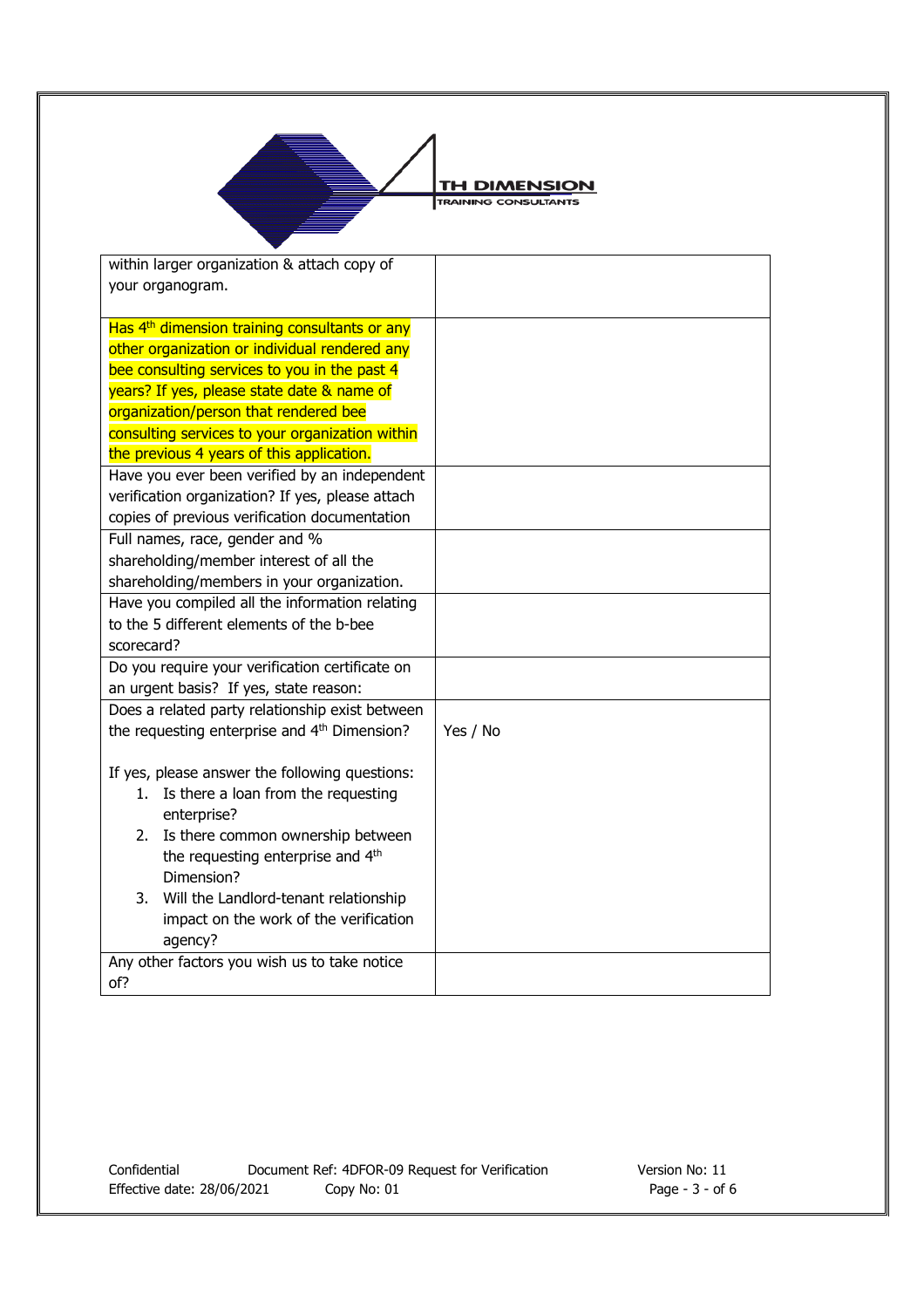

## **Terms and Conditions:**

- ♦ Upon acceptance of the requesting enterprise's request for verification, **4 th Dimension** shall furnish the requesting enterprise with a quotation and verification agreement which will need to be signed and submitted within 2 weeks.
- ♦ Should the requesting enterprise for whatsoever reason cancel its request for verification subsequent to the agreement being signed, the requesting enterprise shall be liable for a cancellation fee of 30% based on the agreed upon fee.
- ♦ **4 th Dimension** adheres to strict standards and controls and endeavors to ensure accuracy of all information supplied to the Requesting Enterprise and to reach the agreed deadlines. **4 th Dimension** commits to inform the requesting enterprise should any unforeseen delays occur. If **4 th Dimension** becomes aware of any material inaccuracies or errors occurring in the information supplied to the Requesting Enterprise, then **4 th Dimension** will take all reasonable steps to correct and remove the source.
- ♦ **4 th Dimension** shall not be liable for any loss or damages whatsoever suffered by the Requesting Enterprise from the agreement or any from any matter pertaining to this agreement or from any acts of deeds of whatsoever nature made or performed by **4 th Dimension**, its agents or employees or arising out of the Requesting Enterprise's use of its verification certificate or scorecard analysis report, nor shall **4 th Dimension** be liable for any consequential loss or damage of any nature whatsoever suffered by the Requesting Enterprise.
- ♦ The parties shall not be liable for any breach in their obligations, which are beyond their reasonable control.
- ♦ A quotation will be provided based on the turnover and number of employees

Signed and dated at  $\qquad \qquad \qquad \qquad$  on this  $\qquad \qquad$  day of  $\qquad \qquad \qquad \qquad \qquad \qquad \qquad$  20

\_\_\_\_\_\_\_\_\_\_\_\_\_\_\_\_\_\_\_\_\_\_\_\_\_\_\_\_\_\_\_\_\_\_\_\_\_\_ Signature of Applicant duly authorized thereto

\_\_\_\_\_\_\_\_\_\_\_\_\_\_\_\_\_\_\_\_\_\_\_\_\_\_\_\_\_\_\_\_\_\_\_\_\_\_

Full names of Applicant

Confidential Document Ref: 4DFOR-09 Request for Verification Version No: 11 Effective date: 28/06/2021 Copy No: 01 Page - 4 - of 6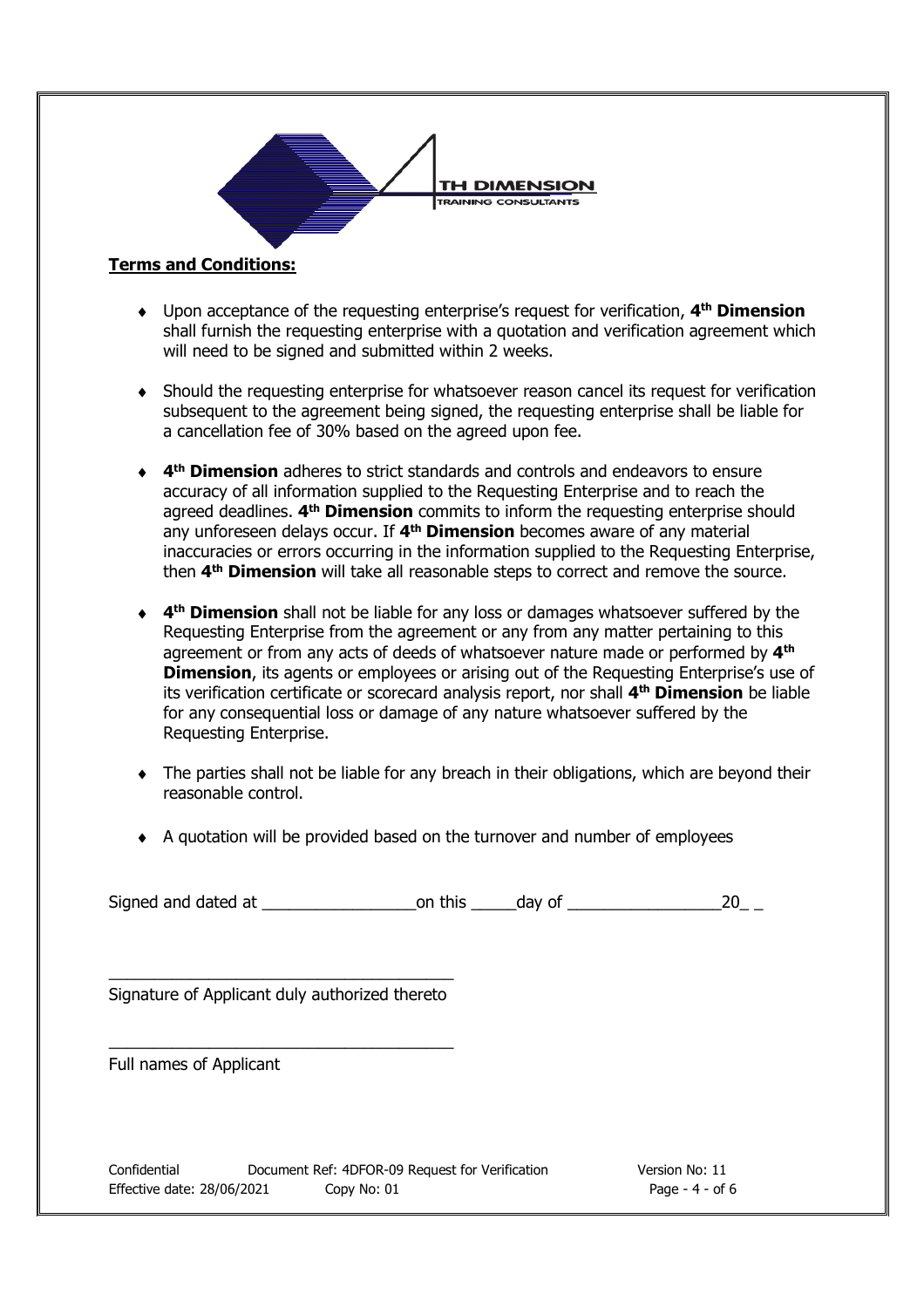